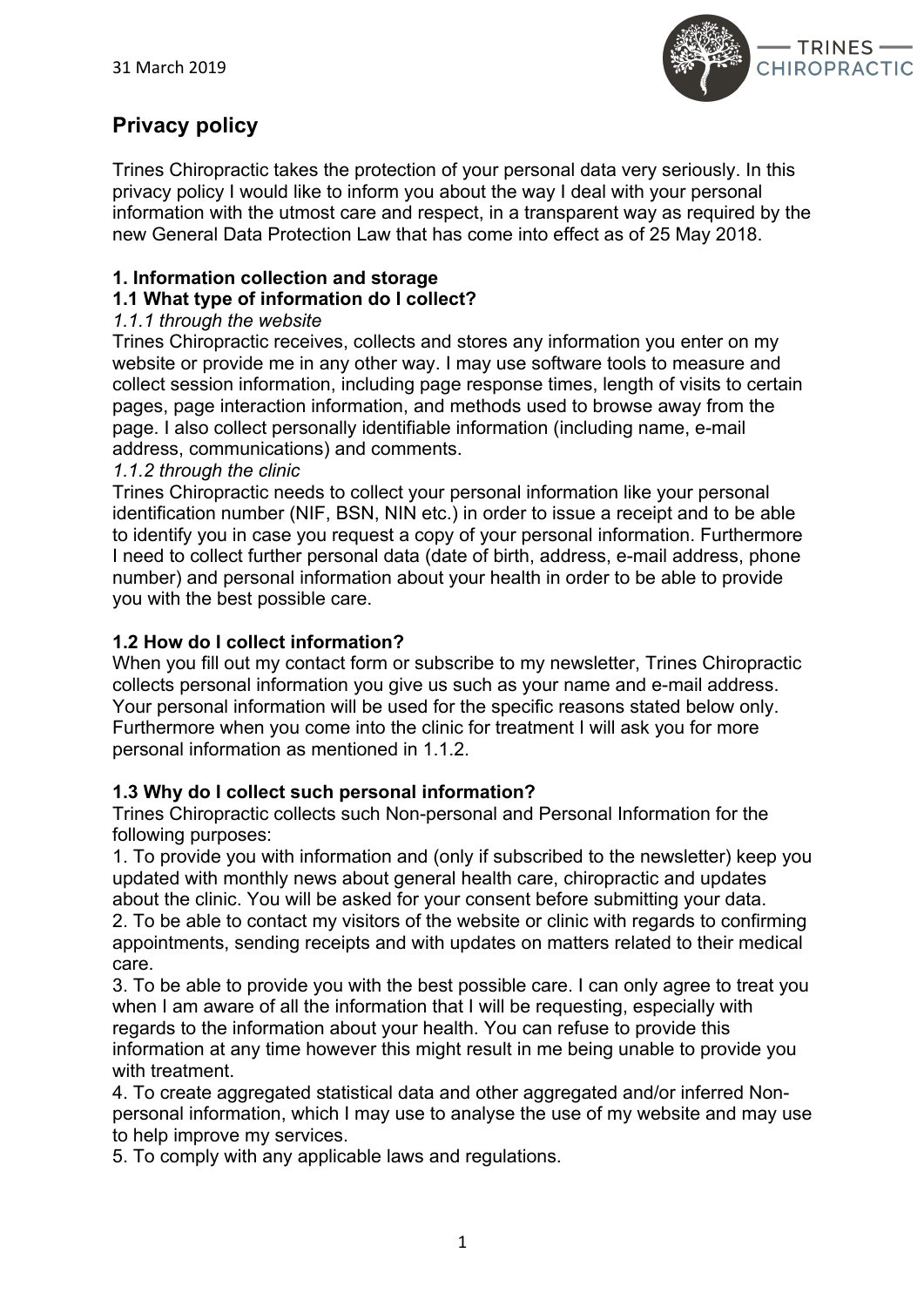

# **1.4 How do I store, use, share and disclose my visitors' and clients' personal information?**

My website is hosted on the Wix.com platform. Wix.com provides me with the online platform that allows me to provide you with information and the possibility to contact me. If you sign up to my blog, this is also through the Wix.com platform. Your data may be stored through Wix.com's data storage, databases and the general Wix.com applications. They store your data on secure servers behind a firewall.

For my monthly newsletters I use Mailchimp. By subscribing to my newsletter, your data (name and e-mail address) will be stored to my mailing list in Mailchimp's data storage. On the subscribe form you will be explicitly asked for your consent and by ticking this box you will agree with your data being stored to Mailchimp's data storage. You can unsubscribe from this mailing list at any time by clicking the "unsubscribe" button under every e-mail or by sending an e-mail to *info@trines*chiropractic.com.

By filling out the contact form on my website, your e-mail address will not be automically added to the mailing list.

If you follow me on Facebook, Instagram or LinkedIn, or if you follow my blog on my website, any comments or likes you place will be stored on the appropriate provider's data storage.

I collect personal data in the clinic through Crossuite. Your data will be stored to Crossuite's data storage. The system is regularly backed up; double password protected and can only be accessed by your practitioner(s). Your personal records will never be shared with anyone except when it is required for legal purposes.

Trines Chiropractic will use your personal data for the sole purpose of providing you with appropriate care; contact you with regards to this care and for sending you newsletters. You can withdraw your consent at any time by contacting me via info@trines-chiropractic.com. I will never share, transfer or sell your personal data to third parties.

# **2. Communication**

#### **2.1 How do I communicate with my site visitors, newsletter subscribers and clients?**

Trines Chiropractic may contact you regarding your medical care, to send receipts, appointment/payment reminders and to reply to your e-mails and questions. For these purposes I may contact you via e-mail, telephone, text messages, Facebook, Instagram, LinkedIn and postal mail. If you wish to not be contacted in a particular way at any point, please contact me at info@trines-chiropractic.com. If subscribed to the newsletter, I will send you my monthly newsletter from which you can unsubscribe at any time as mentioned in 1.4.

# **3. Cookies and site tracking**

# **3.1 How do I use cookies and other tracking tools?**

This website uses cookies; this helps analyse web traffic and tailor the website operations to you as an individual by gathering information about your preferences. I also use traffic log cookies (e.g. Google Analytics) to give me insights in the number of visits, duration of each visit on each page etc. This data helps me to improve my